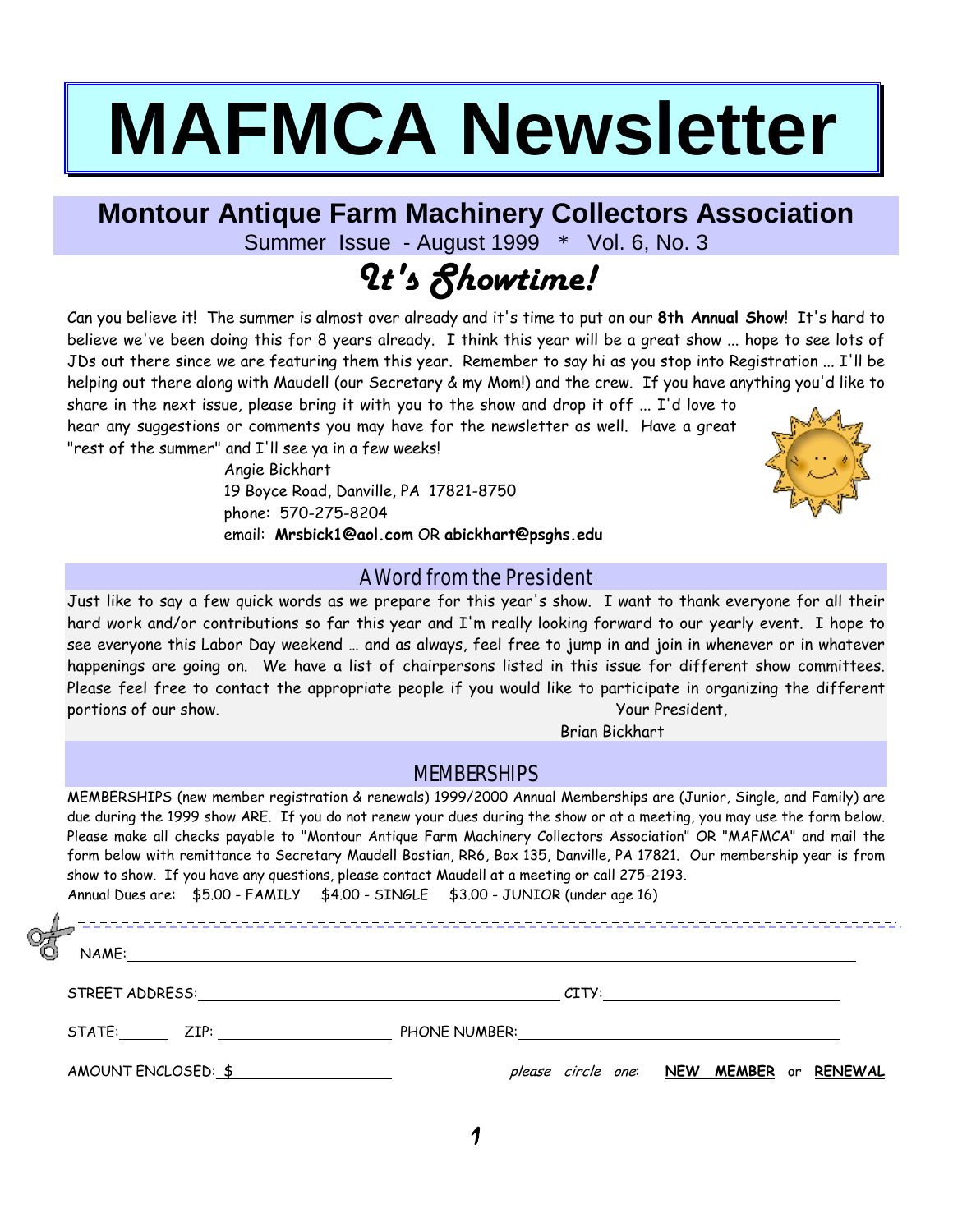# 1999 Featured Tractor **- John Deere -** Articles & Info

I will keep these magazine listings in for those JD fans ... Magazines featuring John Deere:

| <b>Green Magazine</b>      | <b>Two Cylinder Publications</b>          |
|----------------------------|-------------------------------------------|
| email: www.cnweb.com/green | email: www.two-cylinder.com               |
| RR1, Box 7, Bee, NE 68314  | P.O. Box 10, Grundy Center, IA 50638-0010 |

# This Issue's article comes from "Yesterday's Tractors"

website: [www.YesterdaysTractors.com](http://www.yesterdaystractors.com/)

# Helpful Hints to Lengthen the Life of Your Tractor

- ♦ Do not work the tractor on full load until the engine is thoroughly broken in.
- $\bullet$   $\:$  Dirty oil and greases are accountable for 85% of premature wear and consequent short tractor life.
- ♦ Dirty oil becomes a modified form of grinding compound.
- ♦ Clean the air cleaner daily oftener of tractor is operating in exceptionally dusty conditions.
- ♦ Check the air cleaner to carburetor connections frequently.
- $\diamond$   $\sigma$   $R$ enew the cartridge in the oil filter at specified intervals more often if necessary to keep the oil clean.
- ♦ Change engine oil and transmission oil as specified. Use good quality lubricants.
- ♦ Keep oil container or measures clean.
- ♦ Keep inside and outside of tractor clean.
- ♦ If engine temperatures run too high, clean out air passages through radiator core. Check entire cooling system. Check fan belt tension.
- ♦ Check storage battery weekly. Add distilled water if necessary.
- ♦ Check the air pressure in the tires frequently and keep caps on valve stems.
- $\blacklozenge$  Do not work the tractor or run the engine at full throttle until engine is thoroughly warmed up.
- ♦ Do not stop the engine immediately after working under full load. Let it idle a few minutes and then stop.
- $\bullet$  fingage the clutch carefully to avoid jumping the tractor.
- ♦ Clean the fuel sediment bowl frequently and also the fuel line periodically.
- ♦ It is advisable to have a complete tune-up, including the carburetor,
- ♦ distributor and generator performed once each season or oftener if necessary.

The leaping deer has appeared in the primary logo of Deere & Company since 1876. It was registered in 1912, and included a message about quality made famous. The original deer had his horns pointing back. And it was not until 1950 that the antlers were extended forward. The current trademark sign was registered in the U.S. in 1962.

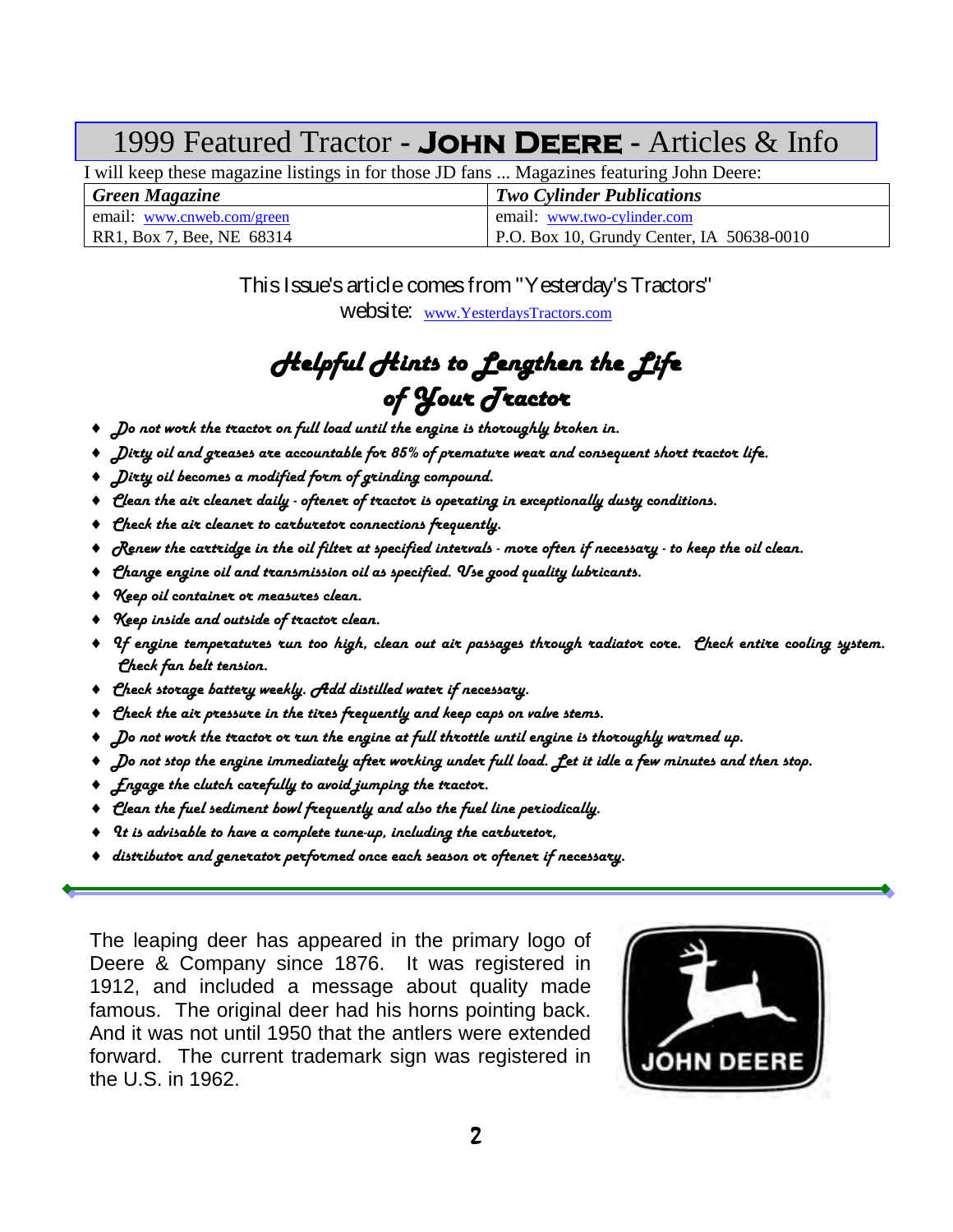# **Calendar of Events**

Aug. 9-14 - BUTLER FARM SHOW'S AMERICAN HERITAGE SHOWCASE, Showgrounds 12 mi. E of Rt. 79 on Rt. 68 or 3 mi. W of Butler, PA, on Rt. 68

Aug. 13-15 - CV ANTIQUE ENGINE AND MACHINERY ASSN. STEAM & GAS SHOW, Chambersburg, PA

Aug. 13-14 - GRAVELY MOW-IN '99, Somerset, PA

Aug. 13-15 - HISTORICAL CONSTRUCTION EQUIPMENT ASSN. CONVENTION & OUTDOOR EQUIPMENT SHOW, Brownsville, PA

Aug. 13-15 - NATIONAL PIKE STEAM, GAS & HORSE ASSN., Brownsville, PA

Aug. 13-15 - SHEPPARD DIESEL CLUB REUNION HOSTED BY CUMBERLAND VALLEY ANTIQUE & MACHINERY CORP., Chambersburg, PA

Aug. 18-21 - ROUGH & TUMBLE ENGINEERS ASSN. THRESHERMENS REUNION, Kinzers, PA

Aug. 18-21 - RUMELY PRODUCTS COLLECTORS EXPO '99, Rough and Tumble Engineer's Historical Assn., Kinzers, PA

Aug. 20-22 - BRADFORD CO. OLD TIMERS, VFW Grounds, East Smithfield, PA

Aug. 20-22 - SUSQUEHANNA ANTIQUE MACHINERY ASSN. INC., 10 mi. S of DuBois, Exit 16 I-80, 219 S., 1 mi. S of Luthersburg, Rt. 219

Aug. 22-28 - WEST END FAIR, Display by members of the Antique Engine, Tractor & Toy Club only, Gilbert, PA

Aug. 26-29 - OLDE TYME DAYS, STATE PLOWING CONTEST & GREAT GRANGERS FAIR, 1 mi. N of Manchester, 5 mi. N of York on Rt. 181, 5 mi. from I-83 & I-76

Aug. 27-29 - EAST LYCOMING FARM & HERITAGE ASSN. INC., Fairgrounds at Hughesville, PA

Aug. 29-Sept. 4 - INDIANA CO. FAIR ANTIQUE TRACTOR & MACHINERY SHOW, Mack Community Park, Indiana, PA

Aug. 29 – Sept. 6 - WILLIAMS GROVE HISTORICAL STEAM ENGINE ASSN. SHOW, 10 mi. S of Harrisburg off Rt. 15 or Exit 15 off Rt. 81 to Rt. 74 S. 8 mi.

# **Sept. 3-5 - MONTOUR ANTIQUE FARM MACHINERY COLLECTORS ASSN., Washingtonville, PA**

Sept. 4 - BUCKS-MONT TWO CYLINDER CLUB ANTIQUE TRACTOR SHOW, Rt. 313 Dublin, PA

Sept. 8-12 - FARMERS & THRESHERMENS JUBILEE, New Centerville, PA

Sept. 9-12 - NITTANY ANTIQUE MACHINERY ASSN. , INC. FALL SHOW /RED POWER SHOWDOWN EAST, Penns Cave, Centre Hall, PA

Sept. 9-12 - RED POWER SHOWDOWN,. Penns Cave, Centre Hall, PA

Sept. 10-12 - HAY CREEK VALLEY FALL FESTIVAL, Historic Joanna Furnace, PA

Sept. 10-12 - TRI-STATE STEAM SHOW, Mineral Beach Site, PA Rt. 88, 12 mi. S of Pittsburgh, 2 mi. N of Finleyville

Sept. 17-19 - BEAVER VALLEY ANTIQUE EQUIPMENT & CRAFTS ASSN. INC., Hookstown Fairgrounds, Hookstown, PA



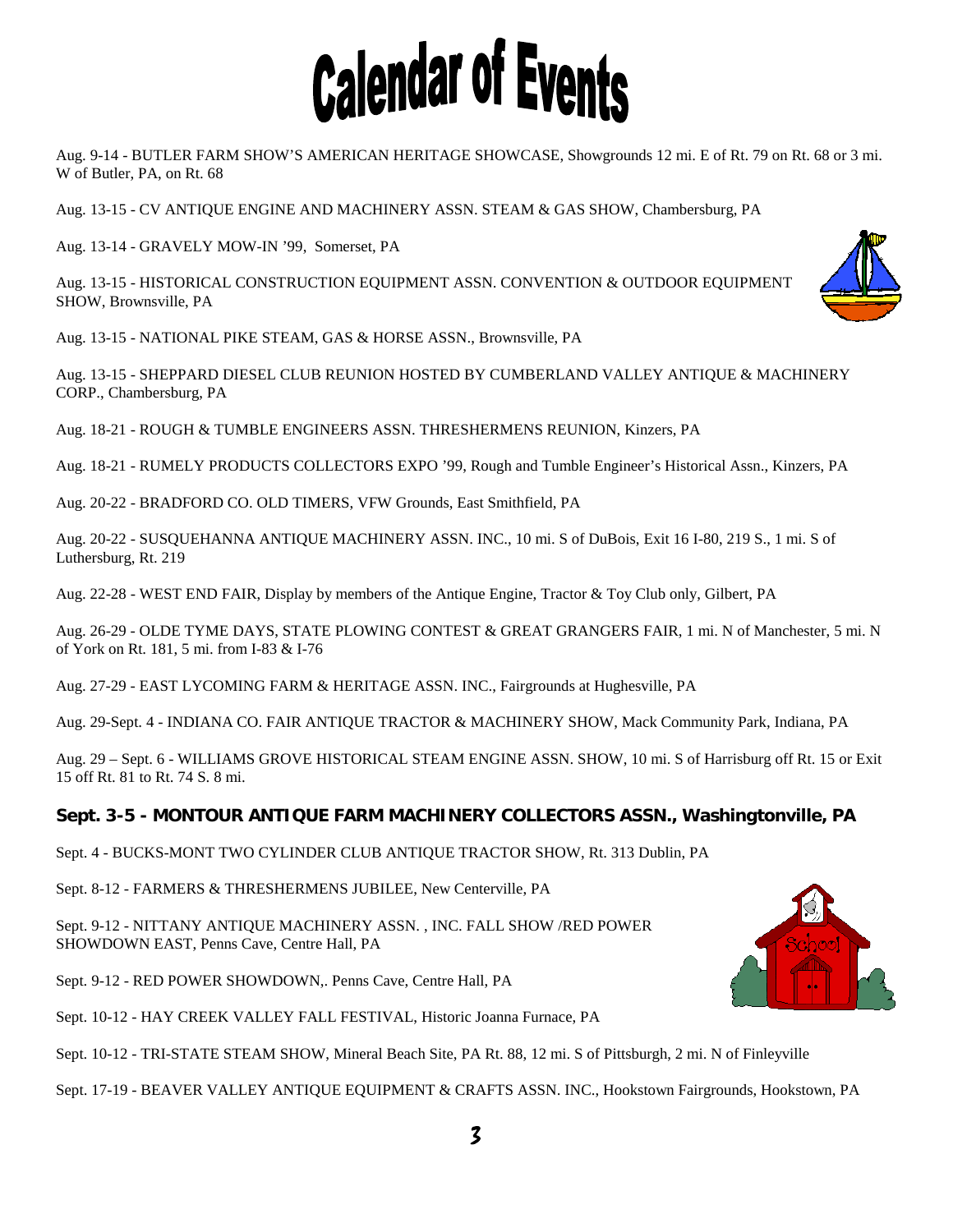Sept. 17-19 - TWO TOP RURITAN CLUB SHOW, Mercersburg, PA

Sept. 18-19 - FT. ALLEN ANTIQUE FARM EQUIPMENT ASSN. INC. HARVEST FESTIVAL & ANTIQUE TRUCK SHOW, West Overton, PA

Sept. 18-19 - HEEMET FESCHT (THE HOME FESTIVAL), Display by Antique Engine, Tractor and Toy Club only, Kutztown, PA

Sept. 18 - PIONEER STEAM DRAKE WELL SHOW, Drake Well Museum, Titusville, PA

Sept. 18-19 - PRESERVERS OF THE PAST, Drums, PA

Sept. 18-19 - SOUTHERN COVE POWER REUNION ASSN., New Enterprise, PA

Sept. 18-19 - SUSQUEHANNA OLD FASHION FIELD DAYS, Conoy Twp. Parks, Bainbridge, 10 mi. N of Rt. 30 at Columbia

Sept. 30-Oct. 3 - STEAM-O-RAMA, Windsor, PA

Oct. 1-3 - ICKESBURG FIRE CO./PERRY CO. OLD IRON CLUB ANTIQUE DAYS, Ickesburg, PA

Oct. 2-3 - HARVEST FALL FLING BY NORTHWEST PA STEAM ENGINE & OLD EQUIPMENT ASSN., Portersville, PA

Oct. 2-3 - SCHUYLKILL CO. FALL FESTIVAL & ANTIQUE TRACTOR SHOW, Schuylkill Co. Fairgrounds

Oct. 2-3, 9-10 - SOUTH MOUNTAIN NATIONAL APPLE HARVEST SHOW, South Mountain Fairgrounds, Arendtsville, PA

Oct. 3 - EAST CENTRAL PA TWO-CYLINDER CLUB, INC. FALL ANTIQUE JOHN DEERE TRACTOR & IMPLEMENT SHOW & PULLS, St. Peter's Church, St. Peter's Church Road between Shimersville & Seisholtzville, PA

Oct. 8-10 - BUFFALO VALLEY ANTIQUE MACHINERY ASSN., Lewisburg, PA

Oct. 8-9 - ROUGH & TUMBLE ENGINEERS HISTORICAL ASSN. TIME OF HARVEST, Kinzers, PA

Oct. 8-10 - SHERMANS VALLEY HERITAGE DAYS, Blain, PA

Oct. 9 - HAY CREEK VALLLEY APPLE FESTIVAL, Joanna Furnace, 3 mi. N of Morgantown, PA

Oct. 9-10 - PIONEER STEAM FALL HARVEST SHOW, Midway between Erie & Meadville, PA

Oct. 15-17 - GREASE, STEAM & RUST ASSN. INC., Fulton Co. Fairgrounds, McConnellsburg, PA

Oct. 16-17 - BLUE MOUNTAIN ANTIQUE GAS & STEAM ENGINE ASSN. INC. FALL HARVEST & SAWMILL SHOW, Bangor, PA

Oct. 16-17 - FT. ALLEN ANTIQUE FARM EQUIPMENT ASSN. APPLE 'N ARTS FESTIVAL, Shields Farm, Delmont, PA

Oct. 23 – IHC NATIONAL & WORLDWIDE CONSIGNMENT AUCTION, Hookstown, PA

Oct. 23-24 - NORTHEAST WATCH FOB SHOW, Hazleton, PA



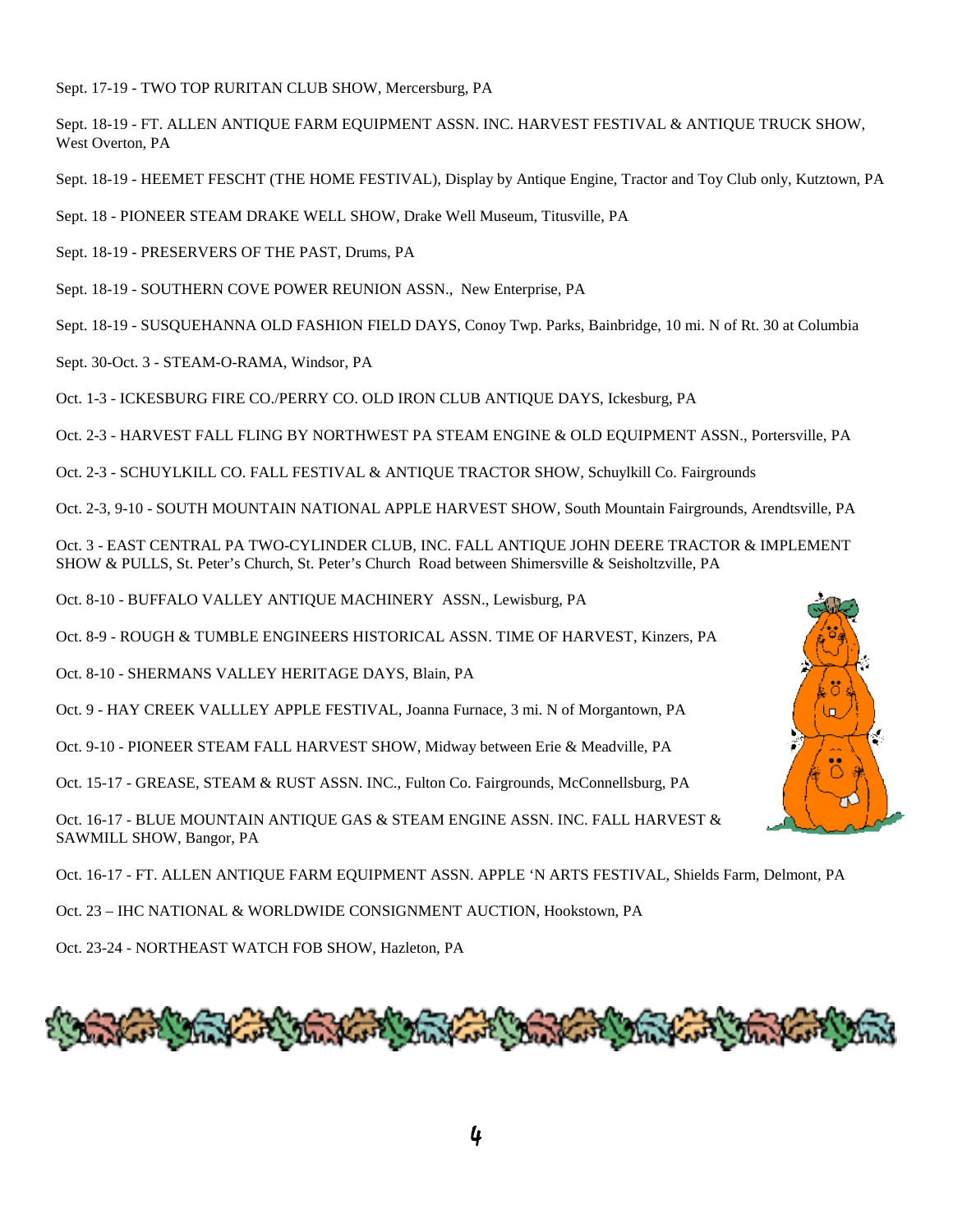# **COLUMBIA & MONTOUR COUNTY EVENTS**

- Aug. 9–14 MONTOUR-DELONG COMMUNITY FAIR, Washingtonville
- Aug.12-15 ARTS & CRAFTS SHOW, Columbia Mall, Bloomsburg
- Aug. 14 (10am-6pm) SUSQUEHANNA GARLIC & HERB FESTIVAL, Olde Cloverleaf Village, Danville
- Aug. 14 (10am-5pm) HIAWATHA RIVERFEST '99, North of Williamsport
- Aug. 20-22 SPORTS COLLECTIBLES SHOW, Columbia Mall, Bloomsburg
- Aug. 21 (gates open at 11am) STREET MACHINE NATIONALS, Numidia, Raceway
- Aug. 21 (10am-6pm) PIONEER DAY, Pioneer Tunnel Coal Mines, Ashland
- Aug. 28 (8am-7pm) PEACH FESTIVAL, Krum's Orchards, Catawissa
- SEPT. 7 (7:00pm) MAFMCA MONTHLY MEETING, Fairgrounds
- $\triangleright$  Sept. 11 (9am-5pm) 20<sup>th</sup> ANNUAL ARTS & CRAFT FAIR, Danville
- Sept. 18 (12noon-4pm) COMMUNITY STREET FESTIVAL, Downtown Bloomsburg
- Sept. 18 (9am-4pm) FALL FOR BERWICK CRAFT SHOW, Berwick
- Sept. 25-Oct. 2 (7am-11pm) BLOOMSBURG FAIR, Bloomsburg
- OCT. 5 (7:30pm) MAFMCA MONTHLY MEETING, Valley Fire Co., Indian Run Rd., Danville

# For Sale/Want Ads

FOR SALE: 1983 Pace Arrow Motorhome, 27 foot, 454 Engine, 56,000 miles, AC, sleeps 4, like new awning and generator, good condition. \$10,000. Call 275-4776 or 271-1589.

FOR SALE: Horse - AQHA filly, bay color with star and sock, lunged with saddle, and ready to get on. \$1,800. Call 275-4776 or 271-1589.



- **Example 3 Exercise Standard Procedy Figure 2 Be sure to check out the New Standard the Standard Standard Standard Standard Standard Standard Standard Standard Standard Standard Standard Standard Standard Standard Standar** Washingtonville Fairgrounds – one of the club's latest projects!
- $\triangleright$  MAFMCA sponsored a scholarship for a local graduating high school students this year -- Eric Sinclair from Warrior Run.

# **1999 Show Committee Chairpersons**

**Gate** – Jim & Pat Coleman (& volunteers) **Lunch Trailer** – Jim Coleman & the Browns **Tractor Area** – Tom & Walt Bostian **Parade Lineup** – Paul Roup **Trucks/Cars and Hit & Miss** – Stan Gum **Pulls** – Paul Roup **Flea Market** – Vickie Bostian **Restrooms** – Betty Shultz??

**Garbage** – Chuck Opp?? **Pedal Pulls** – Woodruffs **Advertising** – Penny Mausteller **Toy Displays** – Mike & Penny Mausteller **Registration Office** – Maudell Bostian **Featured Display** – JOHN DEERE – Bob & Elaine Young **Security** – Larry Swanger